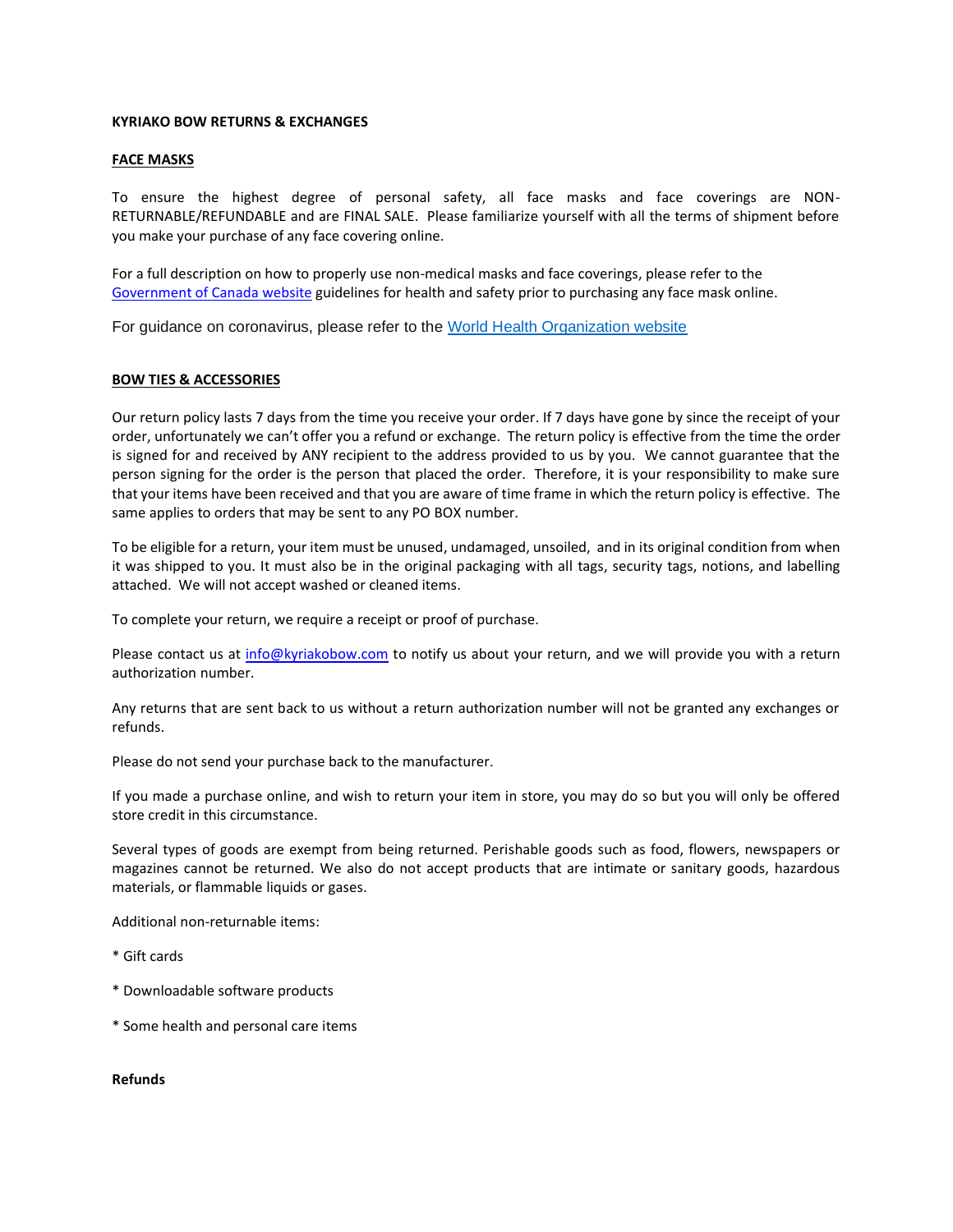Once your return is received and inspected, we will send you an email to notify you that we have received your returned item. We will also notify you of the approval status of your refund.

Once approved, your refund will be processed, and a credit will automatically be applied to only the ORIGINAL method of payment.

If your return request is not approved, you will be responsible for the cost of shipping to get your order back to you. If your item(s) are not claimed or picked up within 30 days, your order will be discarded or handled at our discretion.

You will be responsible for paying for your own shipping costs, duties, additional handling fees, taxes, or brokerage fees for receiving your item. Shipping costs are non-refundable. If you receive a refund, the cost of shipping will be deducted from your refund.

# *Late or missing refunds*

If you haven't received a refund yet, first check your bank account again.

Then contact your credit card company, it may take some time before your refund is officially posted.

Next contact your bank. There is often some processing time before a refund is posted.

If you have done all of this and you still have not received your refund yet, please contact us at info@kyriakobow.com.

#### **Sale items**

Only regular priced items may be refunded, unfortunately sale items or items discounted through associated promotions cannot be refunded, and are considered to be FINAL SALE.

#### **Exchanges**

#### *Damages or Defective*

We only replace items if they are defective or damaged. If you need to exchange it for the same item, send us an email at [info@kyriakobow.com](mailto:info@kyriakobow.com) to receive your return authorization number and send your item to: 744 Queen Street East, Toronto, ON, M4M 1H4, Canada. All exchange inquiries must be made within 7 days of receipt of your order. You must receive a return authorization number in order to receive your exchange. If an exchange request has been made after 7 days upon receipt of your order, or your order is returned without a return authorization number, no exchange will be given.

# *Exchange for Different Item*

You may only exchange an item for the same item or code number. If you wish to exchange an item for a different item or code number, then you must make a return request within 7 days of receipt of your order. Once you have received a return authorization number, then send back the item you wish to exchange to: 744 Queen Street East, Toronto, ON, M4M 1H4, Canada. You will be responsible for paying for your own shipping costs, duties, additional handling fees, taxes, or brokerage fees for returning your item. Shipping costs are non-refundable.

Once your exchange item has been received by us, we will then send you out your new item. You will be responsible for paying for your own shipping costs, duties, additional handling fees, taxes, or brokerage fees for receiving your new item. You will be sent confirmation of your exchange request along with a new invoice for shipping out the new item. Once payment has been processed, we will send you notification of your new shipment. If we do not receive payment for your new item, then your exchange will not be shipped out.